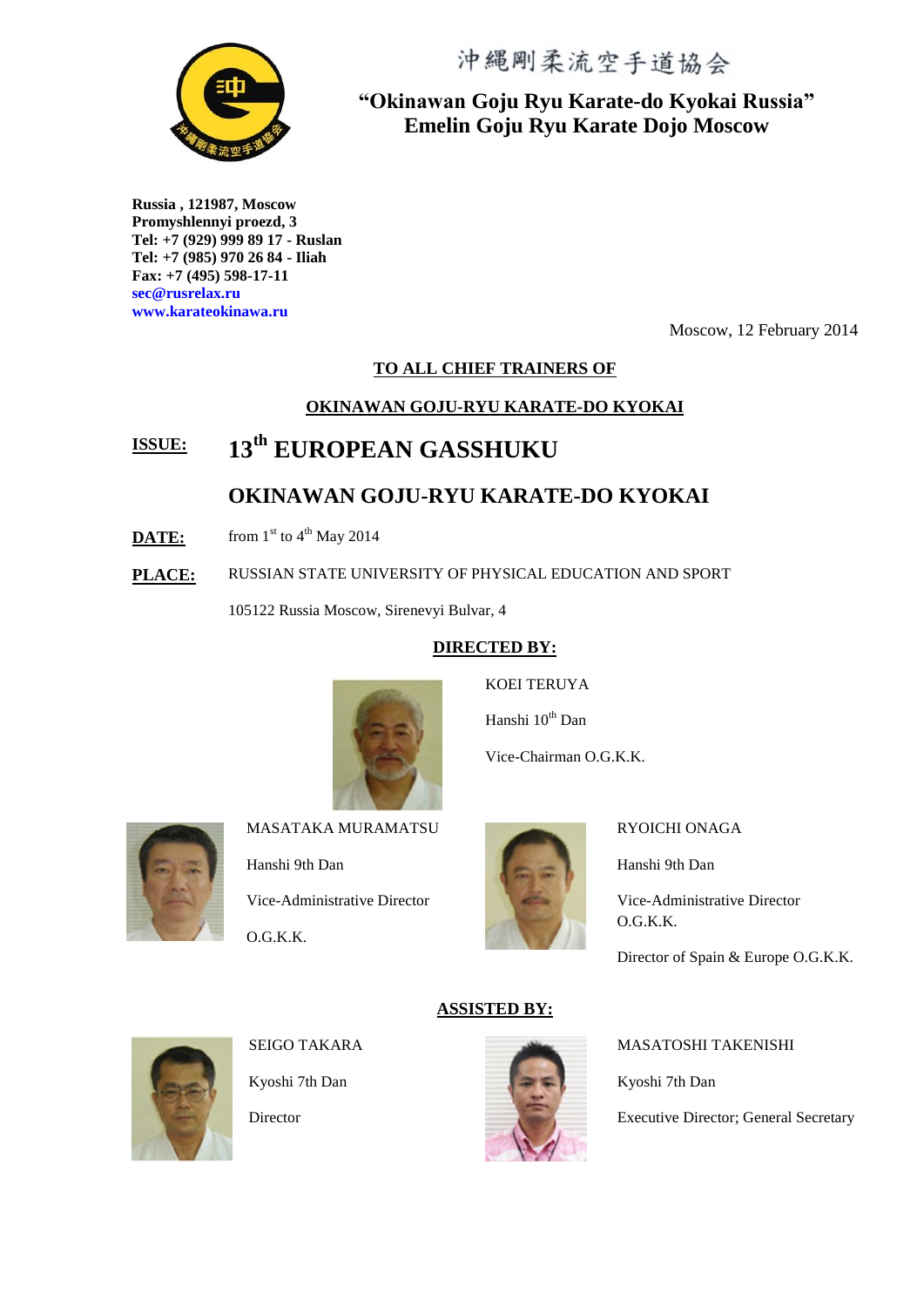

**Russia , 121987, Moscow Promyshlennyi proezd, 3 Tel: +7 (929) 999 89 17 - Ruslan Tel: +7 (985) 970 26 84 - Iliah Fax: +7 (495) 598-17-11 sec@rusrelax.ru www.karateokinawa.ru**

# 沖縄剛柔流空手道協会

## **Okinawan Goju Ryu Karate-do Kyokai Russia Emelin Goju Ryu Karate Dojo Moscow**

## **PROGRAMME:**

## **13th EUROPEAN GASSHUKU OKINAWAN GOJU-RYU KARATE-DO KYOKAI**

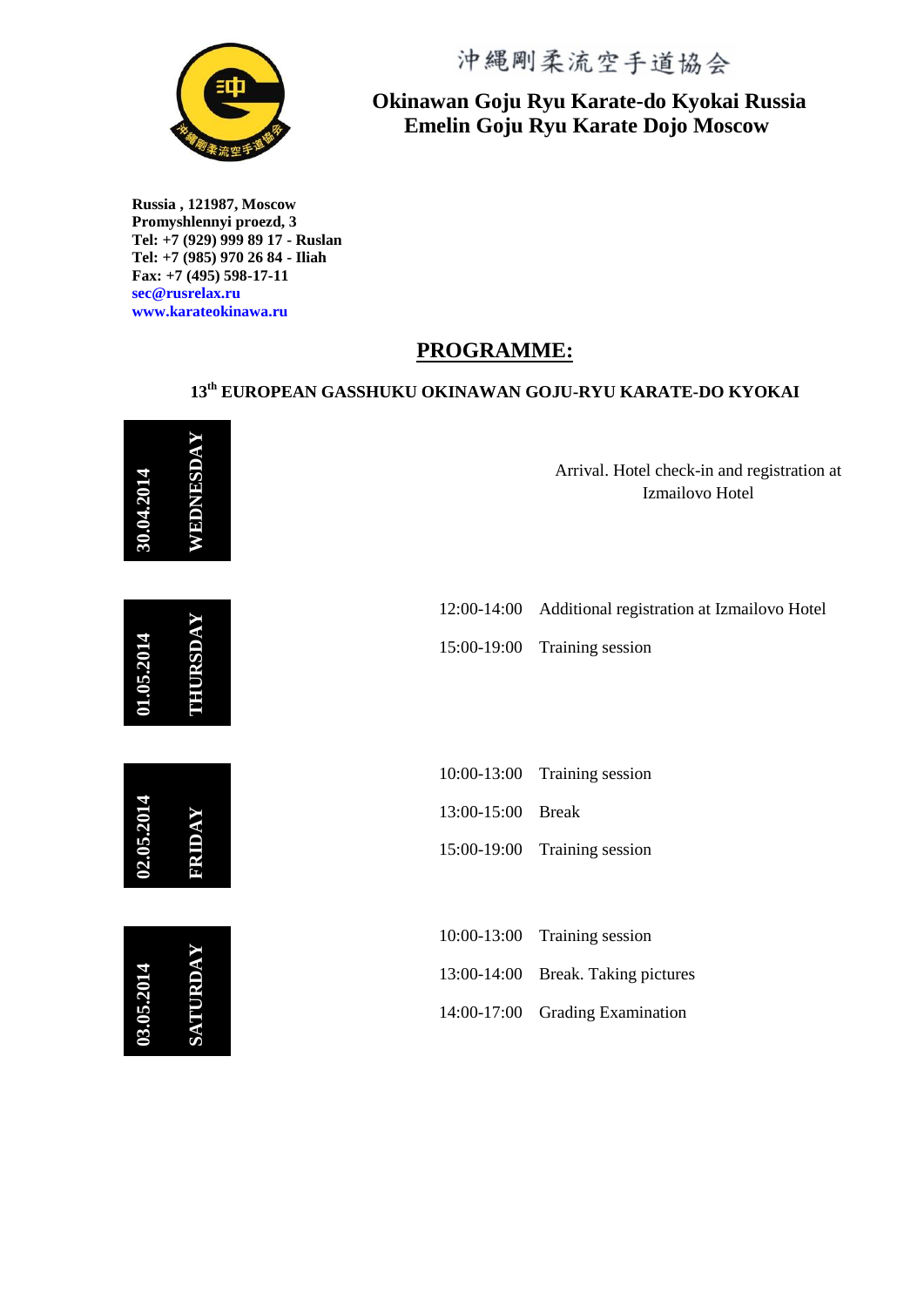

#### **Okinawan Goju Ryu Karate-do Kyokai Russia Emelin Goju Ryu Karate Dojo Moscow**

**Russia , 121987, Moscow, Promyshlennyi proezd, 3 Tel: +7 (929) 999 89 17 – Ruslan; Tel: +7 (985) 970 26 84 – Iliah; Fax: +7 (495) 598-17-11; sec@rusrelax.ru | www.karateokinawa.ru**

#### **ISSUE: 1 st RUSSIAN NATIONAL CHAMPIONSHIP**

## **OKINAWAN GOJU-RYU KARATE-DO KYOKAI**

#### **DATE: 4 th May 2014**

**14.05.201** 

**SUNDAY**

**PLACE: RUSSIAN STATE UNIVERSITY OF PHYSICAL EDUCATION AND SPORT**

**105122 Moscow, Sirenevyi Bulvar, 4**

10:00-14:00 Kata Tournament. Perfomances. Press-Conference 17:00 Sayonara Party. Dan Certificates awarding

#### **PRICE OF THE SEMINAR:**

Fees will be paid for on registering. For all participants - **100 Euros.**  Kata Tournament (Championship) Fee – **10 Euros**

#### **PRICE OF THE SAYONARA PARTY:**

The price of Syaonara Party is **40 Euros.**

#### **REGISTRATION:**

The Seminar Registration Form can be found in appendix. Instructors are responsible for the registration of their students. Students will be listed by name and surname. There is also a section to sign up for the Sayonara Party stating the number of guests. The Seminar Registration Form should be submitted with payments for the Seminar and Sayonara Party. Instructors are responsible for the Seminar Registration Forms and fees of their students. PRIOR TO **APRIL 20TH 2014** INSTRUCTORS MUST RESERVE PLACES BY SENDING E-MAIL TO sec@rusrelax.ru ATTACHING BOTH THE SEMINAR REGISTRATION FORMS AND GRADING REGISTRATION FORMS.

#### **GRADING EXAMINATION:**

Instructors are responsible for the registration of their students for exams. The registration form can be found in the appendix. The price of the exams will be:  $1^{st}$  Dan – 10,000 Yen,  $2^{nd}$  Dan – 20,000 Yen,  $3^{rd}$ Dan – 25,000 Yen,  $4^{th}$  Dan – 30,000 Yen,  $5^{th}$  Dan – 35,000 Yen.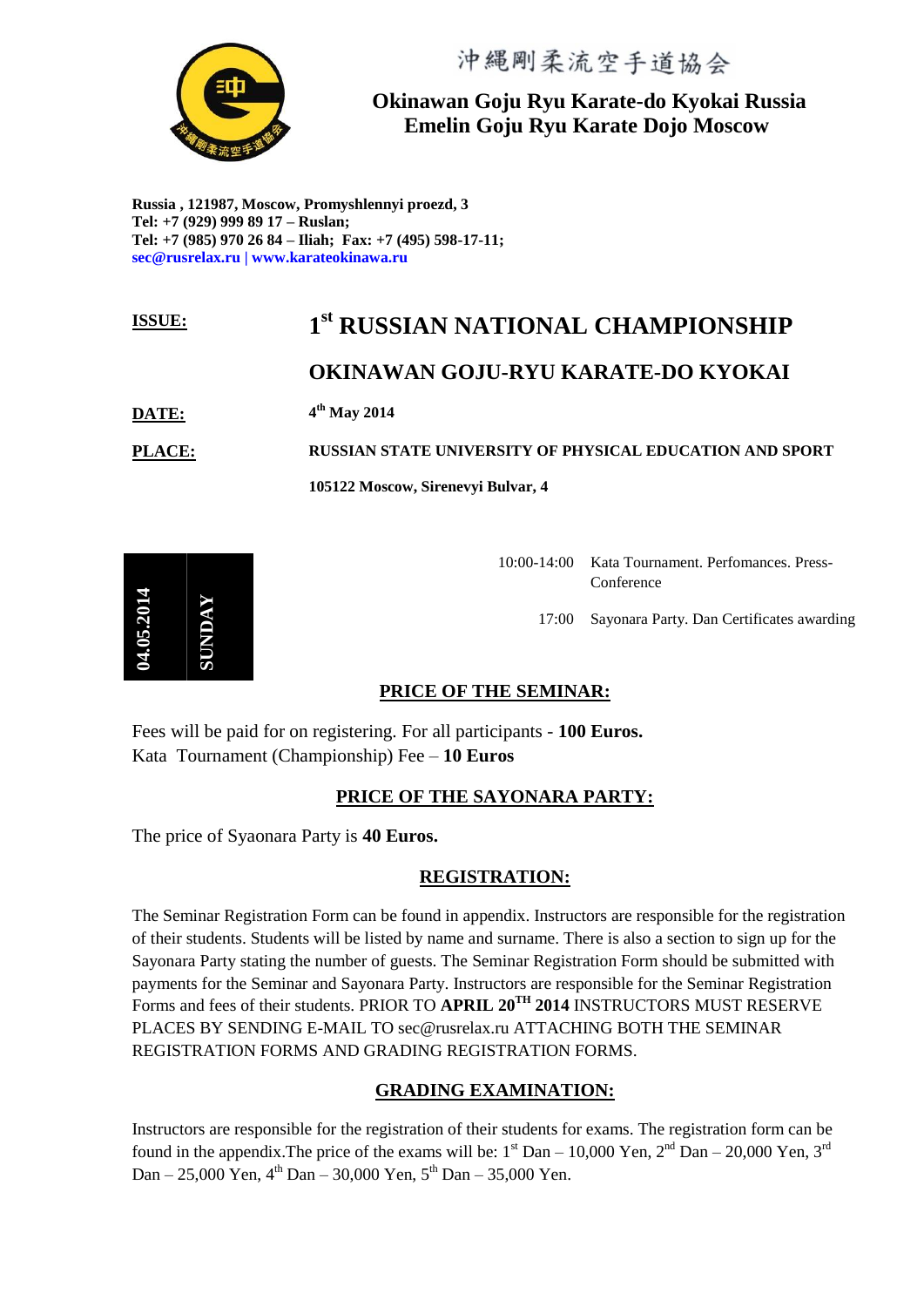

**Russia , 121987, Moscow Promyshlennyi proezd, 3 Tel: +7 (929) 999 89 17 - Ruslan Tel: +7 (985) 970 26 84 - Iliah Fax: +7 (495) 598-17-11 sec@rusrelax.ru www.karateokinawa.ru**

沖縄剛柔流空手道協会

#### **Okinawan Goju Ryu Karate-do Kyokai Russia Emelin Goju Ryu Karate Dojo Moscow**

**FACILITIES 13TH EUROPEAN GASSHUKU**



**Izmailovo Hotel Russia, Moscow, Izmailovskoe Shosse, 71, Bldg. 4 G-D**



#### **RUSSIAN STATE UNIVERSITY OF PHYSICAL EDUCATION AND SPORT**

**105122 Moscow, Sirenevyi Bulvar, 4**

**Moscow Tourist Information**

**http://www.moscow.info/**

**http://moscow.ru/en/government/capital\_russia/visiting\_card/**

**Accommodation Information**

**http://www.tripadvisor.com/Hotels-g298484-Moscow\_Central\_Russia-Hotels.html**

**Tourist Hotel Complex "Izmailovo" (Gamma-Delta)**

**http://www.tripadvisor.com/Hotel\_Review-g298484-d299976-Reviews-Tourist\_Hotel\_Complex\_Izmailovo\_Gamma\_Delta-Moscow\_Central\_Russia.html**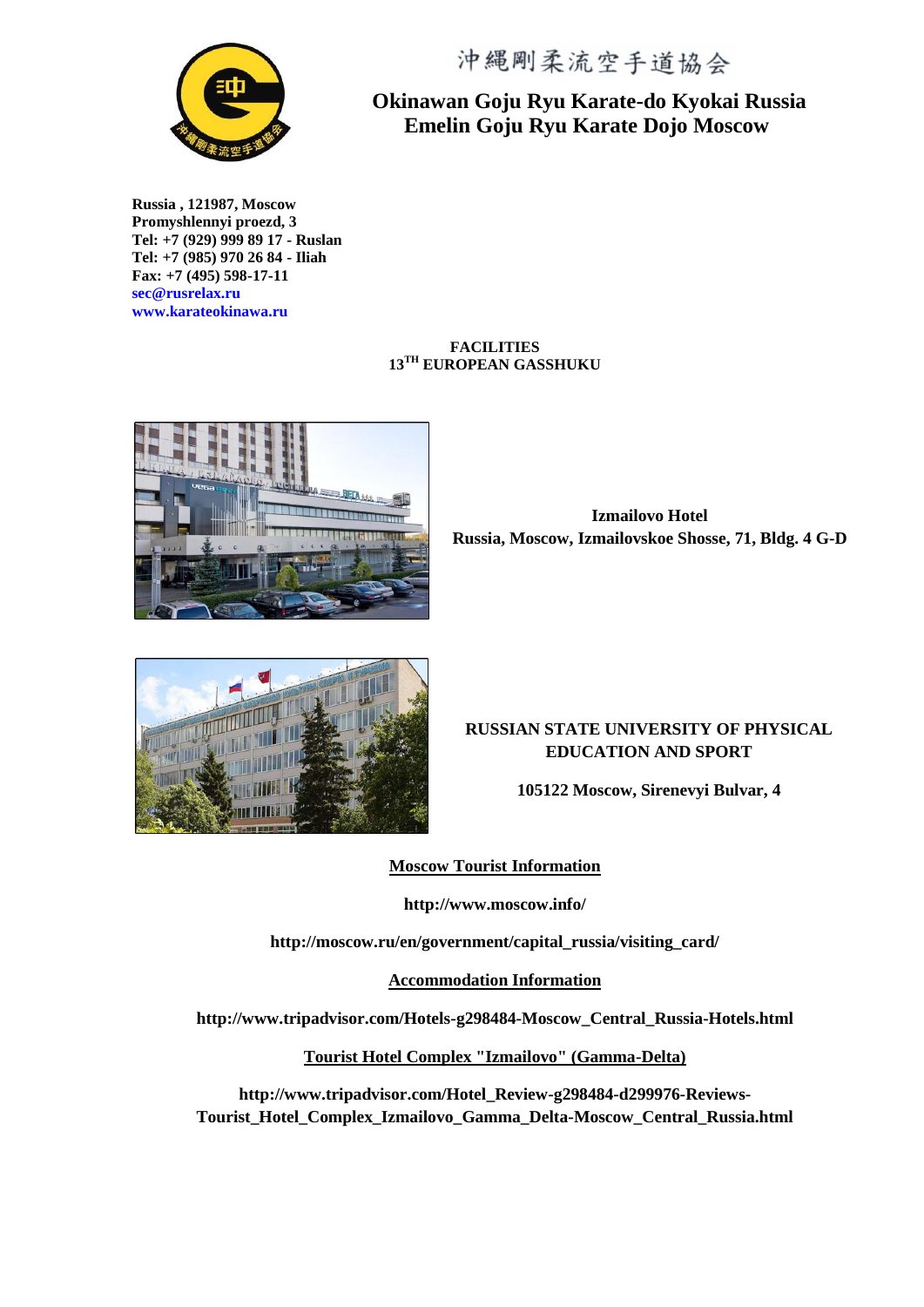

**Okinawan Goju Ryu Karate-do Kyokai Russia**

## **Emelin Goju Ryu Karate Dojo Moscow**

**Russia , 121987, Moscow Promyshlennyi proezd, 3 Tel: +7 (929) 999 89 17 - Ruslan Tel: +7 (985) 970 26 84 - Iliah Fax: +7 (495) 598-17-11 sec@rusrelax.ru www.karateokinawa.ru**

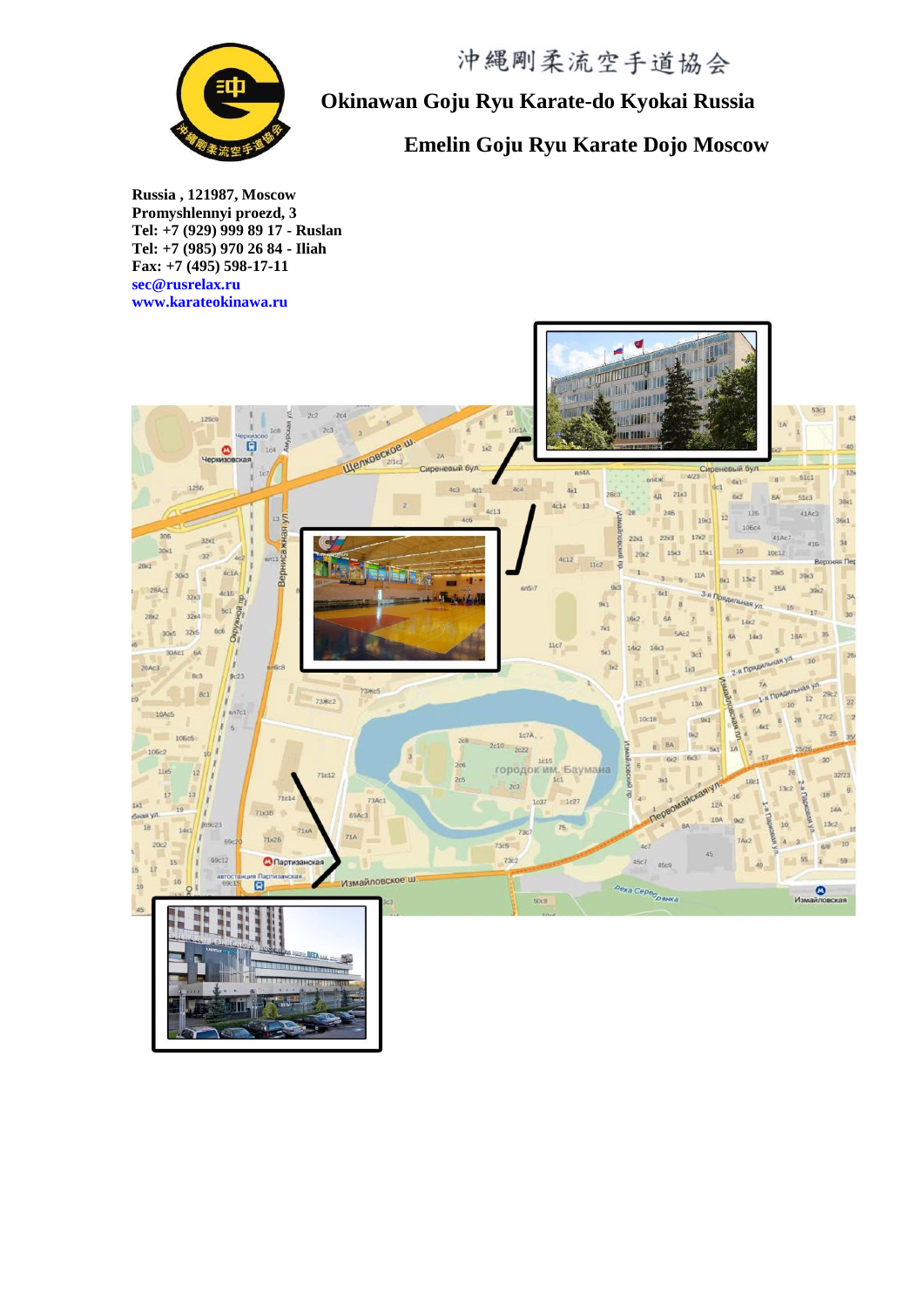沖縄剛柔流空手道協会



**Okinawan Goju Ryu Karate-do Kyokai Russia Emelin Goju Ryu Karate Dojo Moscow**

**Russia , 121987, Moscow Promyshlennyi proezd, 3 Tel: +7 (929) 999 89 17 - Ruslan Tel: +7 (985) 970 26 84 - Iliah Fax: +7 (495) 598-17-11 sec@rusrelax.ru www.karateokinawa.ru**

## **COORDINATION COMMITTEE**

For additional information, please, contact:

+7 (929) 999 89 17 – Ruslan Ivanchuk +7 (985) 970 26 84 – Iliah Turchaninov

All-Russian Non-Commerical Organization "Federation of Okinawan Goju-ryu Karate-do Kyokai Russia" 121087, Moscow, Promyshlennyi proezd, 3

sec@rusrelax.ru www.karateokinawa.ru

Sincerely,

President

O.G.K.K. "RUS"

Brizetski

Stanislav Nikolaevich

Chief-Instructor O.G.K.K. "RUS"

Emelin

Vladimir Anatolievich

Vice-president

O.G.K.K. "RUS"

Ivanchuk

Ruslan Nikolaevich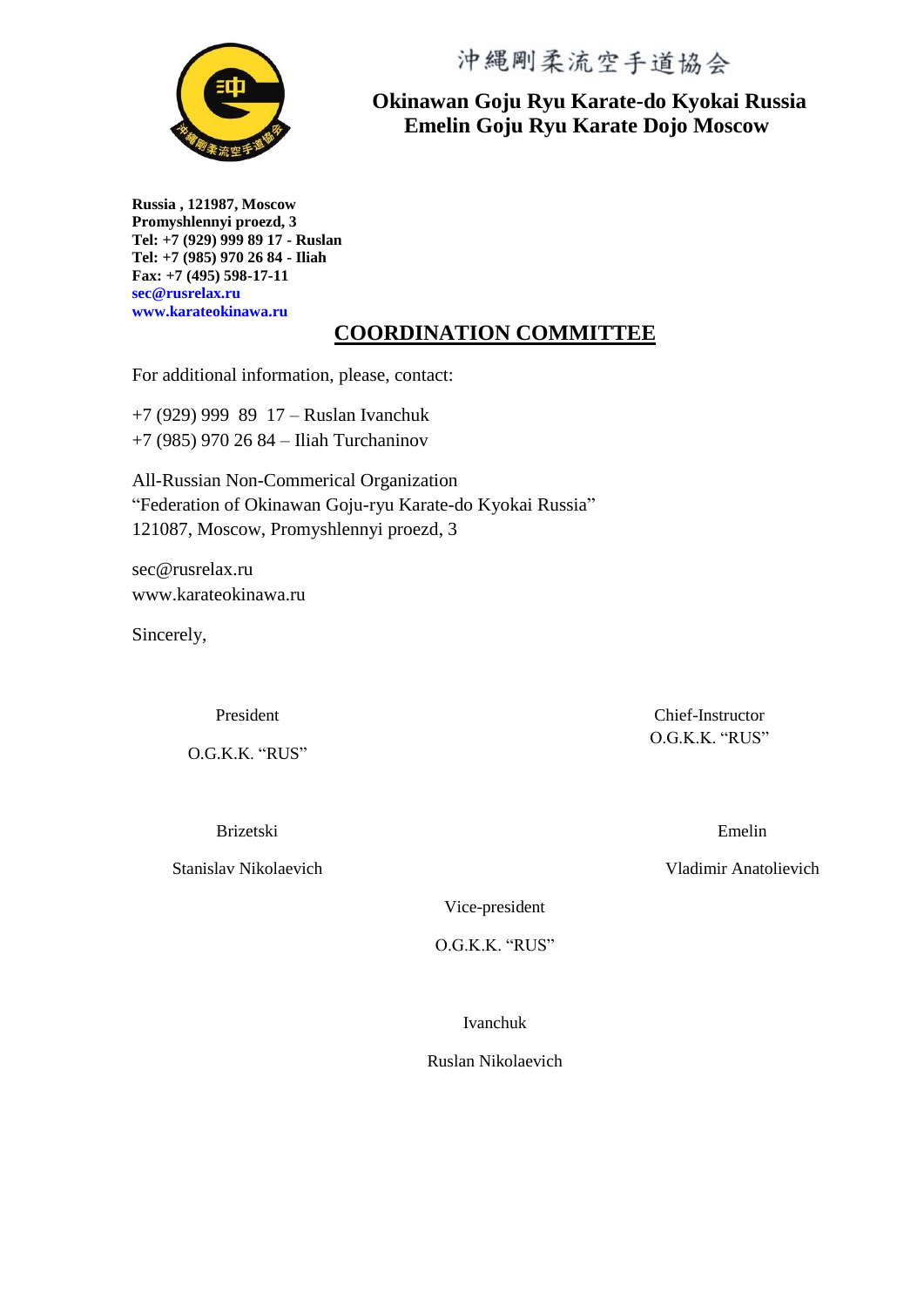

**Okinawan Goju Ryu Karate-do Kyokai Russia Emelin Goju Ryu Karate Dojo Moscow**

**Russia , 121987, Moscow Promyshlennyi proezd, 3 Tel: +7 (929) 999 89 17 - Ruslan Tel: +7 (985) 970 26 84 - Iliah Fax: +7 (495) 598-17-11 sec@rusrelax.ru www.karateokinawa.ru** 

## **TO ALL CHIEF TRAINERS OF**

#### **OKINAWAN GOJU-RYU KARATE-DO KYOKAI**

**ISSUE: 1 st RUSSIAN NATIONAL CHAMPIONSHIP REGULATION**

OKINAWAN GOJU-RYU KARATE-DO KYOKAI

- **DATE: 4 th May 2014 (Sunday)**
- **TIME:** First rounds and Finals from 09:00 till 15:00

**PLACE: RUSSIAN STATE UNIVERSITY OF PHYSICAL EDUCATION AND SPORT 105122 Moscow, Sirenevyi Bulvar, 4**

#### **MODE: KATA SINGLE**

| <b>LETTER</b>           | <b>CATEGORIES</b>                         | <b>GRADE</b>                                                     |
|-------------------------|-------------------------------------------|------------------------------------------------------------------|
|                         |                                           |                                                                  |
| $\mathsf{A}$            | <b>CHILDREN UP TO 7 (Male and Female)</b> | From $5^{th}$ Kyu (yellow)                                       |
|                         |                                           |                                                                  |
| B                       | CHILDREN FROM 8 TO 9 (Male and Female)    | From $5^{th}$ Kyu (yellow)                                       |
|                         |                                           |                                                                  |
| $\mathbf C$             | CHILDREN FROM 10 TO 11 (Male and Female)  | From $5^{th}$ Kyu (yellow)                                       |
|                         |                                           |                                                                  |
| D                       | CHILDREN FROM 12 TO 13 (Male and Female)  | From $5^{th}$ Kyu (yellow) to $4^{th}$ Kyu (orange)              |
| E                       | CHILDREN FROM 12 TO 13 (Male and Female)  | From $3rd$ Kyu (green)                                           |
|                         |                                           |                                                                  |
| $\overline{F}$          | <b>MALE TEENAGERS FROM 14 TO 15</b>       | From $4^{\text{th}}$ Kyu (orange)                                |
|                         |                                           |                                                                  |
| $\mathbf G$             | FEMALE TEENAGERS FROM 14 TO 15            | From $4^{\text{th}}$ Kyu (orange)                                |
|                         |                                           |                                                                  |
| $\, {\rm H}$            | MALE TEENAGERS FROM 16 TO 17              | From $4^{\text{th}}$ Kyu (orange)                                |
|                         |                                           |                                                                  |
| $\mathbf{I}$            | <b>MALE SENIOR FROM 18</b>                | From $4^{\text{th}}$ Kyu (orange) to $1^{\text{st}}$ Kyu (brown) |
|                         |                                           |                                                                  |
| $\overline{\mathbf{J}}$ | <b>MALE SENIOR FROM 18</b>                | From $1st$ Dan                                                   |
|                         |                                           |                                                                  |
| $\bf K$                 | <b>FEMALE SENIOR FROM 16</b>              | From 4 <sup>th</sup> Kyu (orange)                                |
|                         |                                           |                                                                  |
| $\mathbf{L}$            | <b>MALE ADULT FROM 40</b>                 | From $2nd$ Kyu (blue)                                            |
|                         |                                           |                                                                  |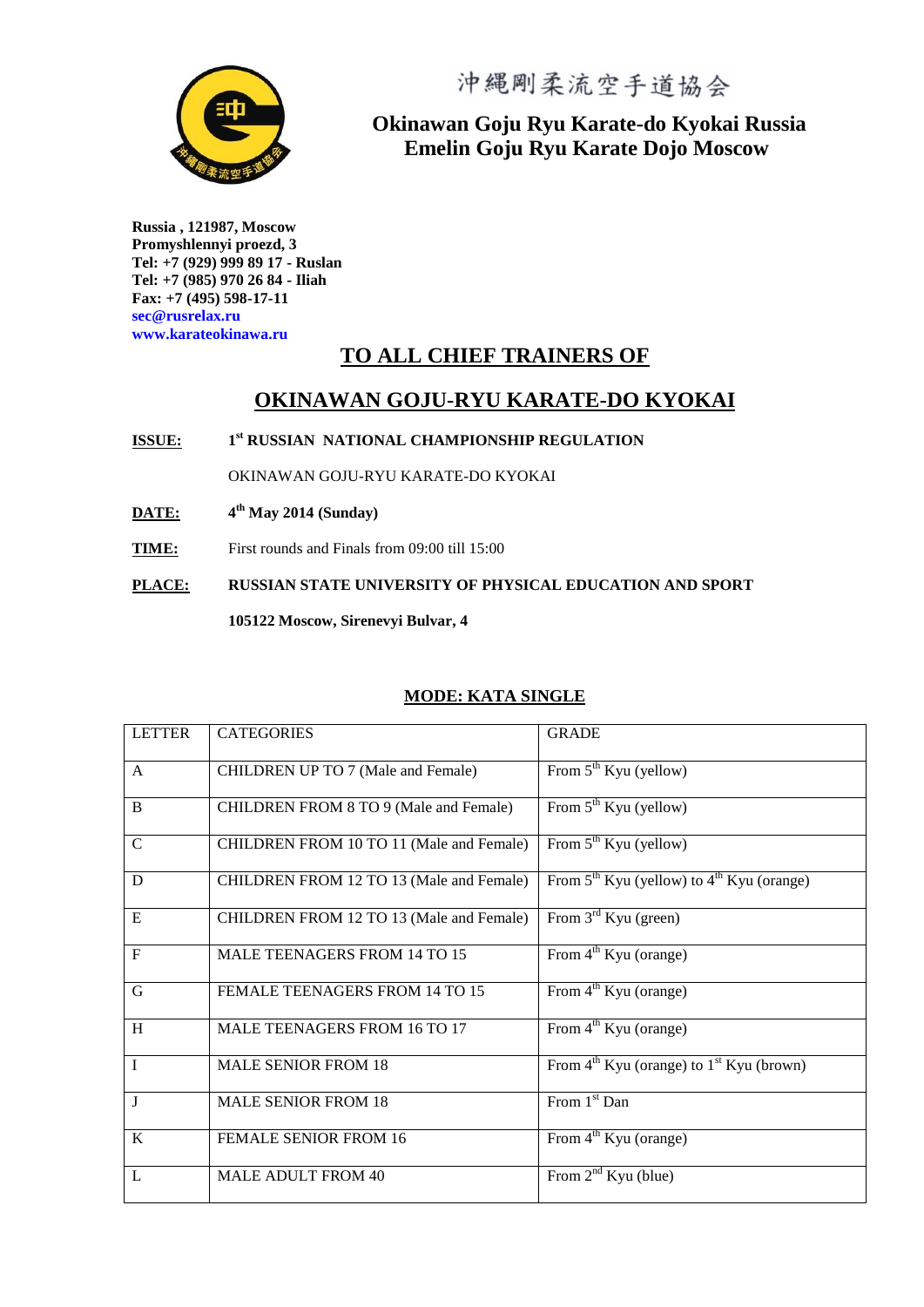

**Okinawan Goju Ryu Karate-do Kyokai Russia Emelin Goju Ryu Karate Dojo Moscow**

**Russia , 121987, Moscow Promyshlennyi proezd, 3 Tel: +7 (929) 999 89 17 - Ruslan Tel: +7 (985) 970 26 84 - Iliah Fax: +7 (495) 598-17-11 sec@rusrelax.ru www.karateokinawa.ru**

## **TO ALL CHIEF TRAINERS OF**

## **OKINAWAN GOJU-RYU KARATE-DO KYOKAI**

**ISSUE: 1 st RUSSIAN NATIONAL CHAMPIONSHIP REGULATION** OKINAWAN GOJU-RYU KARATE-DO KYOKAI **DATE: 4 th May 2014 (Sunday) PLACE: RUSSIAN STATE UNIVERSITY OF PHYSICAL EDUCATION AND SPORT 105122 Moscow, Sirenevyi Bulvar, 4**

As agreed by the organizing committee of the Okinawan Goju-Ryu Karate-do Kyokai Russia, the following regulation has been established for all the countries attending the championship. The organizing committee is looking forward to the attendance of as many participants, both trainers and trainees, as possible.

## **REQUIREMENTS**

All competitors who wish to participate in the championship will need to pay 10 Euro fee at the time of enrolment. The instructors pay their students fees at the registration.

## **NATIONAL CHAMPIONSHIP REGISTRATION FORM**

Only those participants included on the Registration Form will be admitted to the championship. No registration list will be accepted other than the official one, which is enclosed with the official programme of events.

A Registration Form will be filled-in for every category, even when there is a single participant such category.

Categories are divided from A to L. Participants of different categories must not be included on the same Registration Form.

If a delegation competes in more than one category it should submit as many Registration Forms as number of categories they wish to enter for.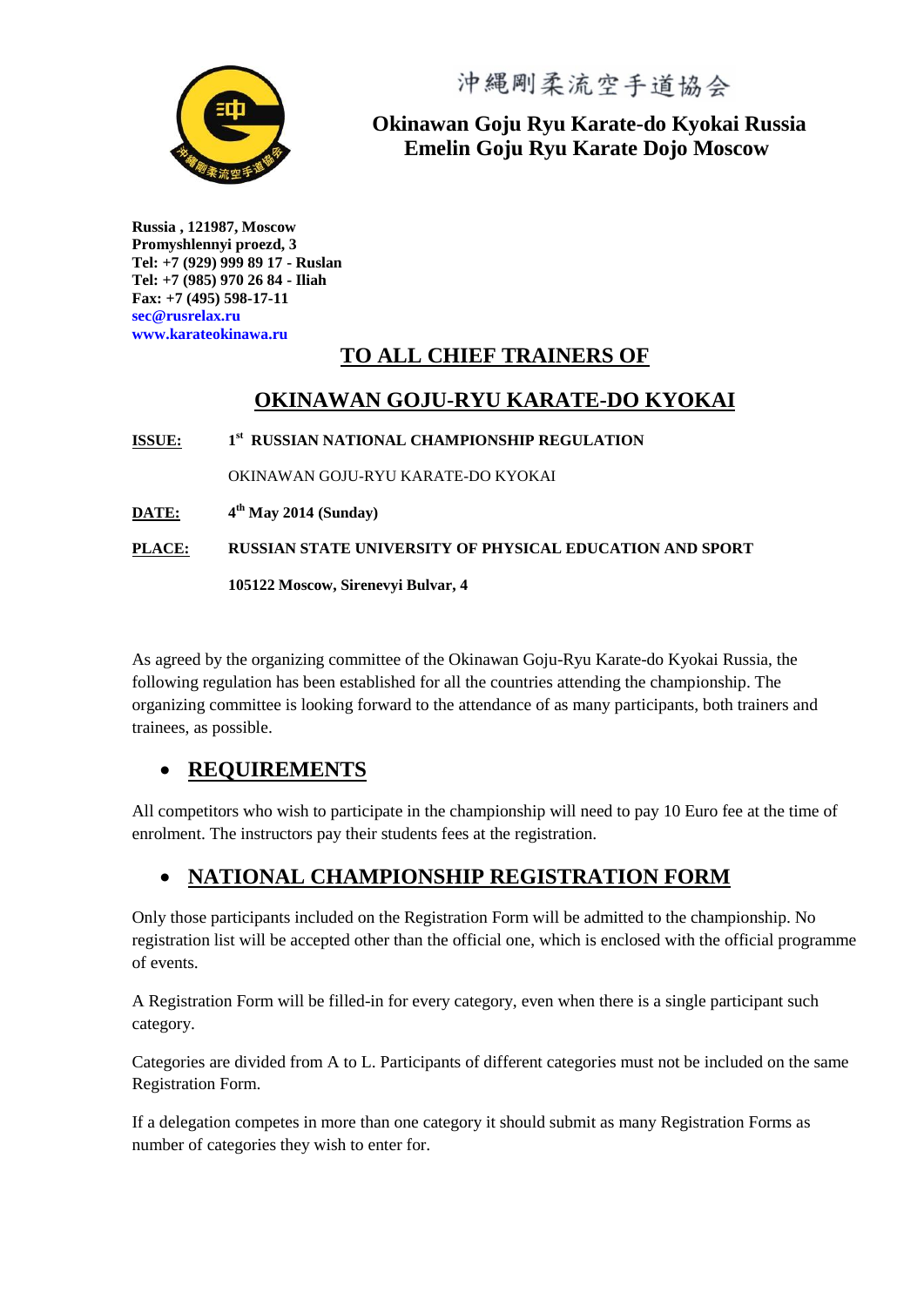

**Okinawan Goju Ryu Karate-do Kyokai Russia Emelin Goju Ryu Karate Dojo Moscow**

**Russia , 121987, Moscow, Promyshlennyi proezd, 3 Tel: +7 (929) 999 89 17 – Ruslan; Tel: +7 (985) 970 26 84 – Iliah; Fax: +7 (495) 598-17-11; sec@rusrelax.ru | www.karateokinawa.ru**

## **HOW TO FILL IN THE FORM**

- $\checkmark$  Clear capital letters.
- $\checkmark$  Dojo: The Dojo's name and country.
- $\checkmark$  CATEGORY: The name of the category and the letter it is designed by.
- $\checkmark$  NUMBERS: Leave blank.
- $\checkmark$  Name, Surname: First name and then, surname.
- $\checkmark$  Date of Birth: Day/Month/Year.
- Rank: The participant's:  $5^{th}$  Kyu (yellow);  $4^{th}$  Kyu (orange);  $3^{rd}$  Kyu (green),  $2^{nd}$  Kyu (blue),  $1<sup>st</sup>$  Kyu (brown),  $1<sup>st</sup>$  Dan,  $2<sup>nd</sup>$  Dan,  $3<sup>rd</sup>$  Dan,  $4<sup>th</sup>$  Dan,  $5<sup>th</sup>$  Dan,  $6<sup>th</sup>$  Dan ...
- $\checkmark$  The coach's data will appear on any of the Registration Forms, but apart from other participants, stating "COACH" and followed by the name and surname.

## **COACH**

- $\checkmark$  Each country will choose a coach to represent the country. They will approach the Organization in case of doubt and will inform the participants of any information from the organization.
- $\checkmark$  Coaches should preferably be +18 years old.
	- Coach's Duties:
- $\checkmark$  Controlling and organizing their participants in the warming-up area.
- $\checkmark$  On the opening Ceremony: organizing all their participants by the country's name sign for the parade.
- $\checkmark$  Informing their participants of their time and tatami competition.
- $\checkmark$  Being responsible for their participants' behavior.
- $\checkmark$  Allocating their non-competing participants to their seats and competitors to the warming-up area.

## **REGISTRATION FORM DEADLINE**

The deadline is Friday  $25<sup>th</sup>$  April 2014. No Registration Form will be accepted after the date. Registration Forms as well as any queries will be sent to

Address: "Federation of Okinawan Goju-ryu Karate-do Kyokai Russia"

121087, Moscow, Promyshlennyi proezd, 3

E-mail: sec@rusrelax.ru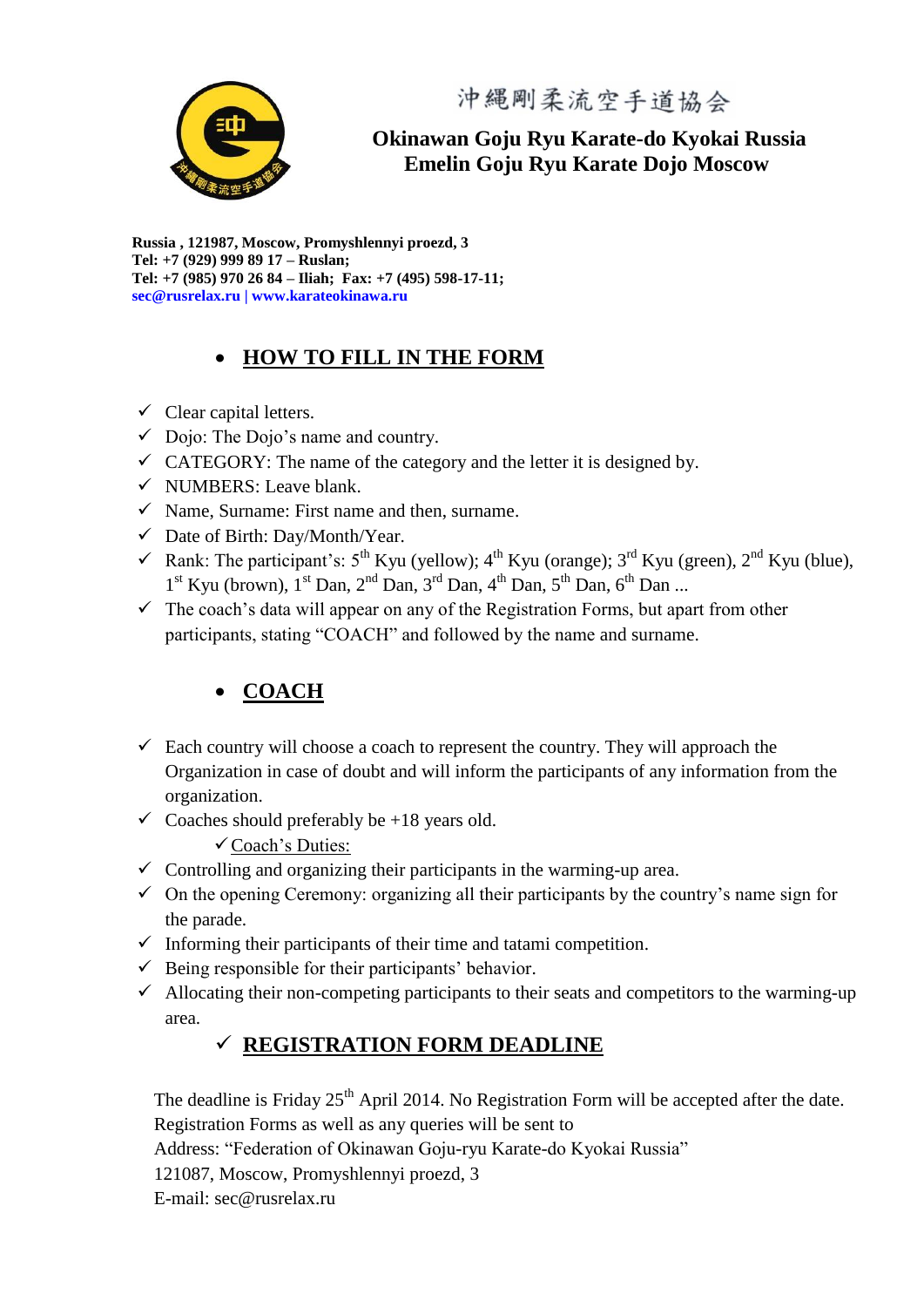

**Okinawan Goju Ryu Karate-do Kyokai Russia Emelin Goju Ryu Karate Dojo Moscow**

**Russia , 121987, Moscow, Promyshlennyi proezd, 3 Tel: +7 (929) 999 89 17 – Ruslan; Tel: +7 (985) 970 26 84 – Iliah; Fax: +7 (495) 598-17-11; sec@rusrelax.ru | www.karateokinawa.ru**

#### **IMPORTANT**

 $\checkmark$  The countries willing to take part in the Seminar and/or the Championship should notify before April  $20<sup>th</sup>$ , 2014 through the above contact address in order to prepare their name sign for the parade of the Opening Ceremony.

#### **EVENTS**

 $\checkmark$  All participants will take part in a joint show. Chief Trainers will be informed accordingly of its content and performance requirements during the seminar.

#### **TIMETABLE**

- $\checkmark$  Competition will start at 09:00 h. and be over by 15:00 h. All participants are due to be present at 08:30.
- Referees and Trainers are due to attend the Sports Center at  $08:00$  h.

#### **REFEREES**

- $\checkmark$  All trainers and black belts in possession of the grade of Referee, as awarded by their respective National Karate Federation, willing to take part as referees in the tournament should fill in the Referee Forms enclosed with all the information and submit it before March  $27<sup>th</sup> 2014$ .
- $\checkmark$  All referees are kindly requested to adjust to the following dressing code: Navy Blue Jacket, Grey Trousers, White Shirt, Navy Blue Tie, Black/Blue Socks and Black Shoes. They should bring their own whistle.

We look forward to your help and your trainees' participation in all events.

Sincerely,

President

O.G.K.K. "RUS"

Brizetski

Stanislav Nikolaevich Vice-president

Chief-Instructor O.G.K.K. "RUS"

Emelin

Vladimir Anatolievich

O.G.K.K. "RUS"

Ivanchuk

Ruslan Nikolaevich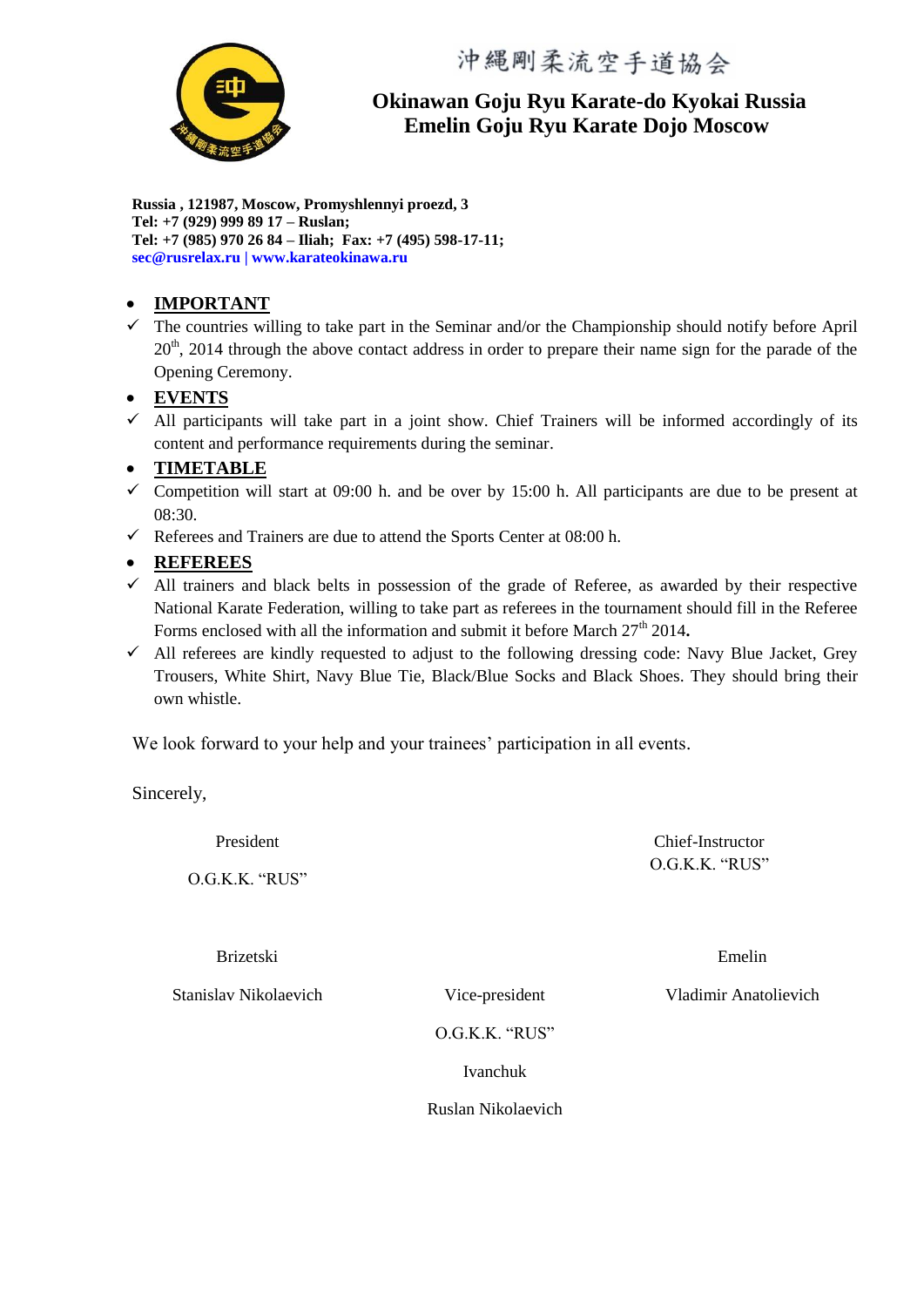

## **Okinawan Goju Ryu Karate-do Kyokai Russia Emelin Goju Ryu Karate Dojo Moscow**

**Russia , 121987, Moscow, Promyshlennyi proezd, 3 Tel: +7 (929) 999 89 17 – Ruslan; Tel: +7 (985) 970 26 84 – Iliah; Fax: +7 (495) 598-17-11; sec@rusrelax.ru | www.karateokinawa.ru**

#### **REGISTRATION FORM**

#### **(ONLY CAPITAL LETTERS)**

| <b>HEAD OF DOJO NAME</b> |  |  |  |  |
|--------------------------|--|--|--|--|
| Dojo Name:               |  |  |  |  |
| Country:                 |  |  |  |  |
| Surname:                 |  |  |  |  |
| Name:                    |  |  |  |  |
| Place:                   |  |  |  |  |
| Telephone:               |  |  |  |  |
| E-mail:                  |  |  |  |  |

| <b>Participants</b>                        |                |               |                                            |  |  |
|--------------------------------------------|----------------|---------------|--------------------------------------------|--|--|
|                                            |                |               |                                            |  |  |
| $\underline{\mathbf{N}}$ <sup>o</sup>      | <b>SURNAME</b> | <b>NAME</b>   | <b>No. PEOPLE</b><br><b>SAYONARA PARTY</b> |  |  |
| $\overline{1}$                             |                |               |                                            |  |  |
| $\frac{2}{3}$                              |                |               |                                            |  |  |
|                                            |                |               |                                            |  |  |
| $\overline{4}$                             |                |               |                                            |  |  |
| $\overline{5}$                             |                |               |                                            |  |  |
| $\underline{6}$                            |                |               |                                            |  |  |
| $\overline{1}$                             |                |               |                                            |  |  |
| $\underline{8}$<br>$\overline{\mathbf{9}}$ |                |               |                                            |  |  |
| 10                                         |                |               |                                            |  |  |
| 11                                         |                |               |                                            |  |  |
| 12                                         |                |               |                                            |  |  |
| 13                                         |                |               |                                            |  |  |
| 14                                         |                |               |                                            |  |  |
| 15                                         |                |               |                                            |  |  |
| 16                                         |                |               |                                            |  |  |
| 17                                         |                |               |                                            |  |  |
| 18<br>19                                   |                |               |                                            |  |  |
| 20                                         |                |               |                                            |  |  |
|                                            |                |               |                                            |  |  |
|                                            |                | <b>TOTAL:</b> |                                            |  |  |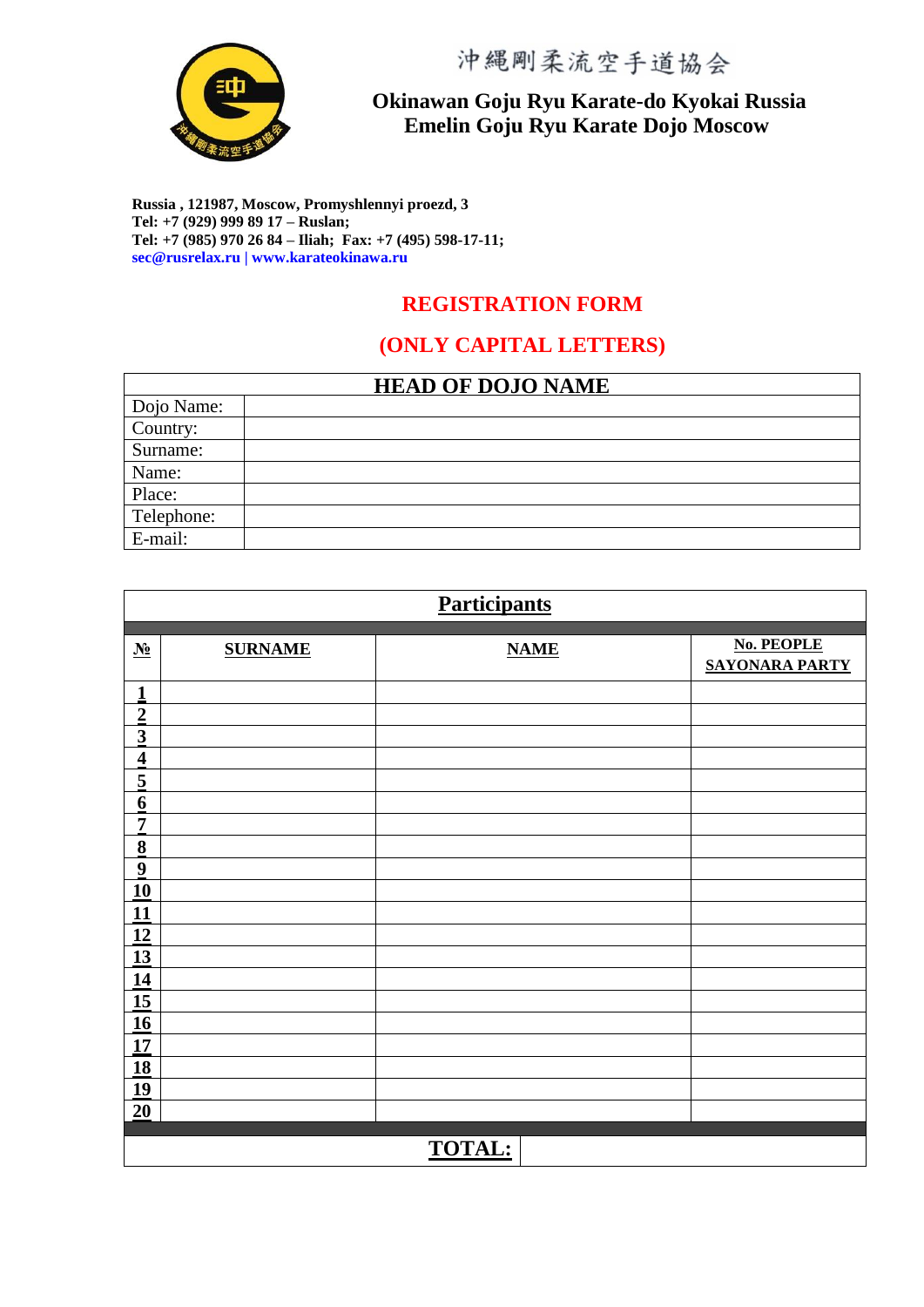

## **REFEREE REGISTRATION FORM**

#### **All-Russian Non-commercial Organization «Federation of Okinawan Goju-ryu Karate-do Kyokai Russia»**

## **COUNTRY:\_\_\_\_\_\_\_\_\_\_\_\_\_\_\_\_\_\_\_\_\_\_\_\_\_\_\_\_\_\_\_\_\_\_\_\_\_\_\_\_\_\_\_\_\_\_\_\_\_\_\_\_**

| $\underline{\mathbf{N}}$                            | <b>FIRST NAME, SURNAME</b> | DEGREE*        | <b>TELEPHONE</b> | E-mail        |
|-----------------------------------------------------|----------------------------|----------------|------------------|---------------|
| $\overline{1}$                                      |                            |                |                  |               |
|                                                     |                            |                |                  |               |
| $\frac{2}{3}$                                       |                            |                |                  |               |
| $\overline{4}$                                      |                            |                |                  |               |
| $\overline{5}$                                      |                            |                |                  |               |
| $\overline{\mathbf{6}}$                             |                            |                |                  |               |
| $\overline{7}$                                      |                            |                |                  |               |
| $\underline{8}$                                     |                            |                |                  |               |
| $\overline{\mathbf{9}}$                             |                            |                |                  |               |
| 10                                                  |                            |                |                  |               |
| 11                                                  |                            |                |                  |               |
| 12                                                  |                            |                |                  |               |
| 13                                                  |                            |                |                  |               |
| 14                                                  |                            |                |                  |               |
| 15                                                  |                            |                |                  |               |
| 16                                                  |                            |                |                  |               |
| 17                                                  |                            |                |                  |               |
| 18                                                  |                            |                |                  |               |
| 19                                                  |                            |                |                  |               |
| 20                                                  |                            |                |                  |               |
| You should state the degree you hold, as awarded by |                            | Dojo's Manager |                  |               |
| your country's Karate Federation.                   |                            | Signature      |                  |               |
|                                                     |                            |                |                  | (Dojo's Seal) |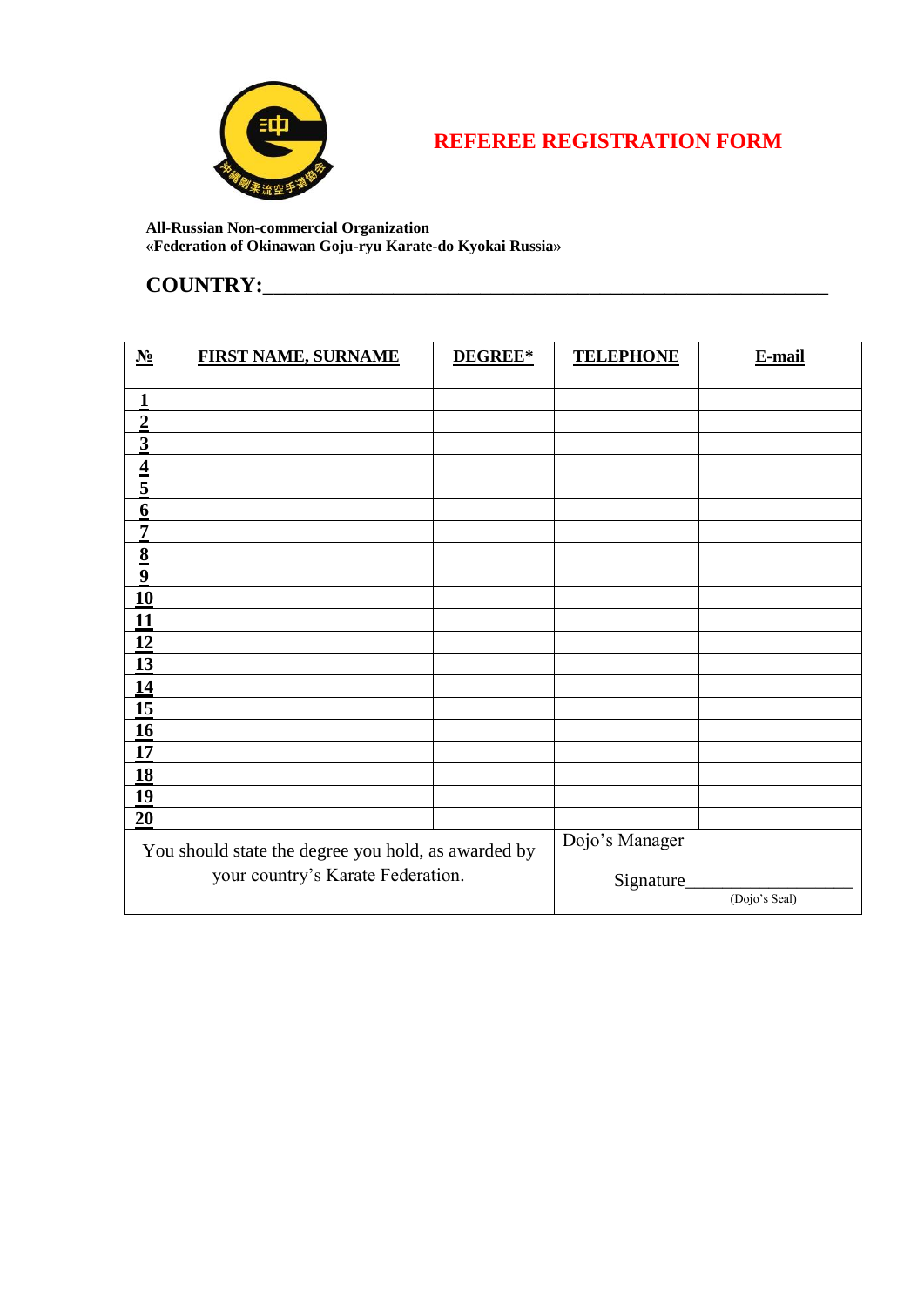

## **CHAMPIONSHIP REGISTRATION FORM**

#### **DOJO:\_\_\_\_\_\_\_\_\_\_\_\_\_\_\_\_\_\_\_\_\_\_\_\_\_\_ COUNTRY:\_\_\_\_\_\_\_\_\_\_\_\_\_\_\_\_\_\_\_\_**

**All-Russian Non-commercial Organization «Federation of Okinawan Goju-ryu Karate-do Kyokai Russia»**

**Letter** Category Name

**CATEGORY:\_\_\_\_\_/\_\_\_\_\_\_\_\_\_\_\_\_\_\_\_\_\_\_\_\_\_\_\_\_\_\_ MODE: Katas Single**

| $\underline{\mathbf{N}}$ <sup>0</sup>                                                                              | <b>First Name, Surname</b> | <b>Date of Birth</b>         | Grade | <u>Age</u>    |
|--------------------------------------------------------------------------------------------------------------------|----------------------------|------------------------------|-------|---------------|
| $\mathbf{1}$                                                                                                       |                            |                              |       |               |
| $\overline{2}$                                                                                                     |                            |                              |       |               |
| $\overline{3}$                                                                                                     |                            |                              |       |               |
| $\overline{\mathbf{4}}$                                                                                            |                            |                              |       |               |
| $\overline{5}$                                                                                                     |                            |                              |       |               |
| $6\phantom{0}6$                                                                                                    |                            |                              |       |               |
| $\overline{7}$                                                                                                     |                            |                              |       |               |
| $\underline{8}$                                                                                                    |                            |                              |       |               |
| $\boldsymbol{9}$                                                                                                   |                            |                              |       |               |
| 10                                                                                                                 |                            |                              |       |               |
| 11                                                                                                                 |                            |                              |       |               |
| 12                                                                                                                 |                            |                              |       |               |
| 13                                                                                                                 |                            |                              |       |               |
| 14                                                                                                                 |                            |                              |       |               |
| 15                                                                                                                 |                            |                              |       |               |
| 16                                                                                                                 |                            |                              |       |               |
| 17                                                                                                                 |                            |                              |       |               |
| 18                                                                                                                 |                            |                              |       |               |
| 19                                                                                                                 |                            |                              |       |               |
| 20                                                                                                                 |                            |                              |       |               |
| As the Dojo's Technical Manager I hereby assure that all<br>information provided in the registration form is true. |                            | Dojo's Manager<br>Singnature |       |               |
|                                                                                                                    |                            |                              |       | (Dojo's Seal) |